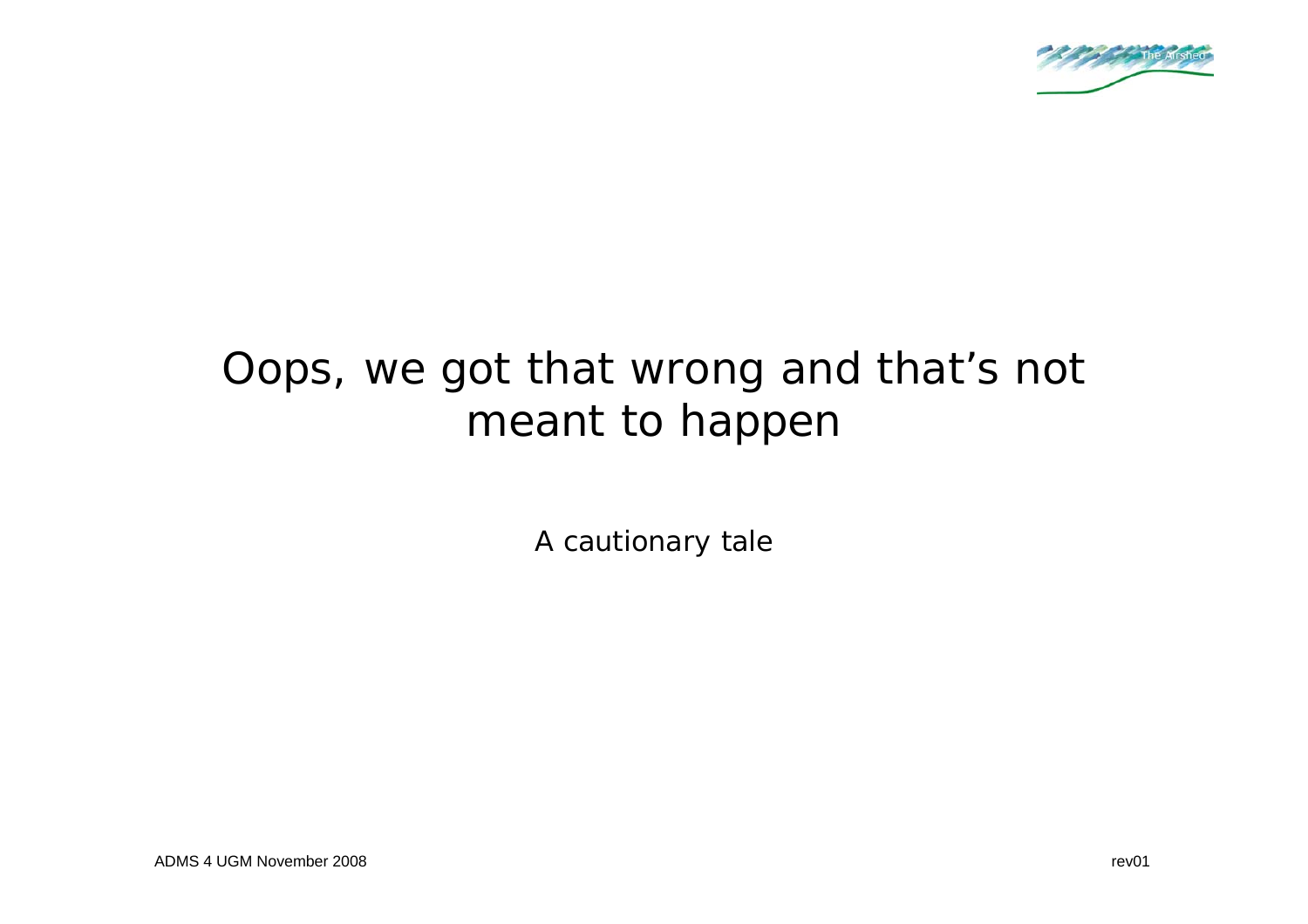

# Background

- Long established process
- Several process buildings up to 12m high at ridge level
- Scattered residential receptors
- Process located on slope in river valley
- Regular odour complaints

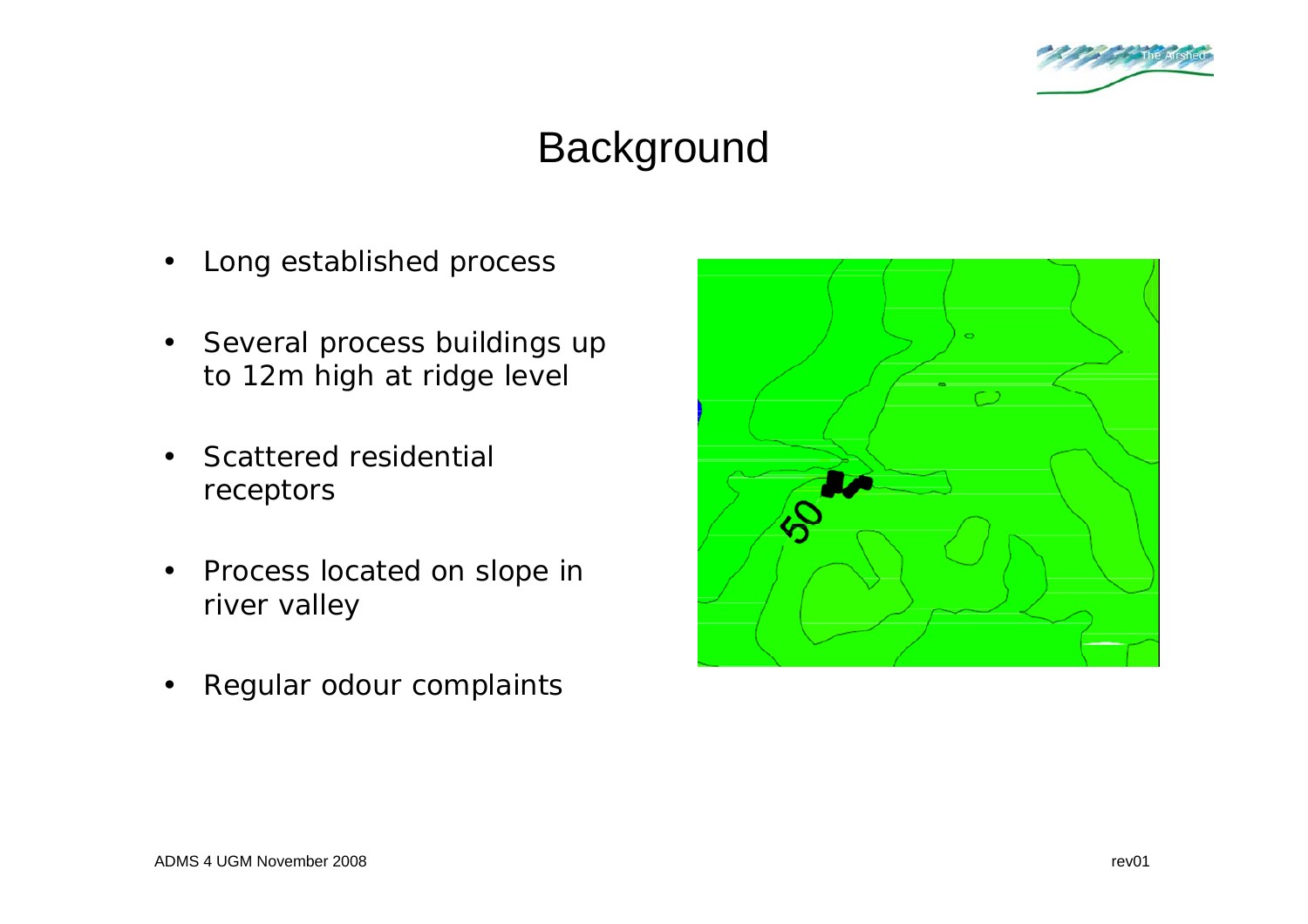

#### Initial assessment using ADMS 3.2

- Proposed upgrading of abatement plant
- Stack height assessed mainly on basis of NO<sub>x</sub> emissions,<br>efflux 15m/s, 200<sup>o</sup>C
- Also considered residual odour assumed to be  $\sim$  1,500 OU<sub>F</sub>/m<sup>3</sup>,
- Model included for terrain and building effects
- Predictions for range of stack heights
- Planning and visual constraints on stack height



15m stack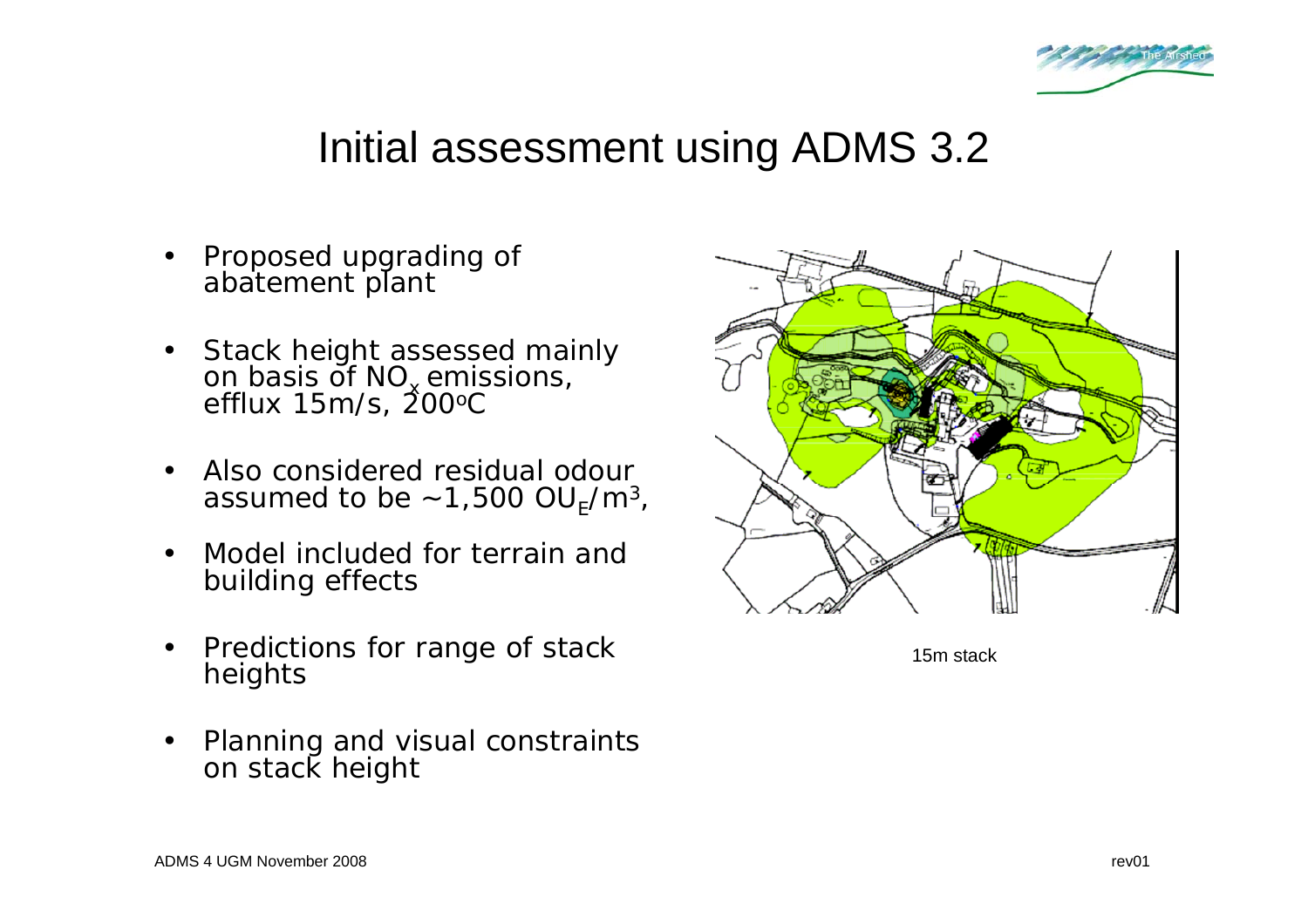

# Operational Impacts

- Substantial complaints
- Plumes now visible with plume grounding
- Operational measurement indicates emission concentrations ~8,000  $OU_F/m^3$
- Two stacks each with  $105,000 \text{ OU}_F\text{/s}$

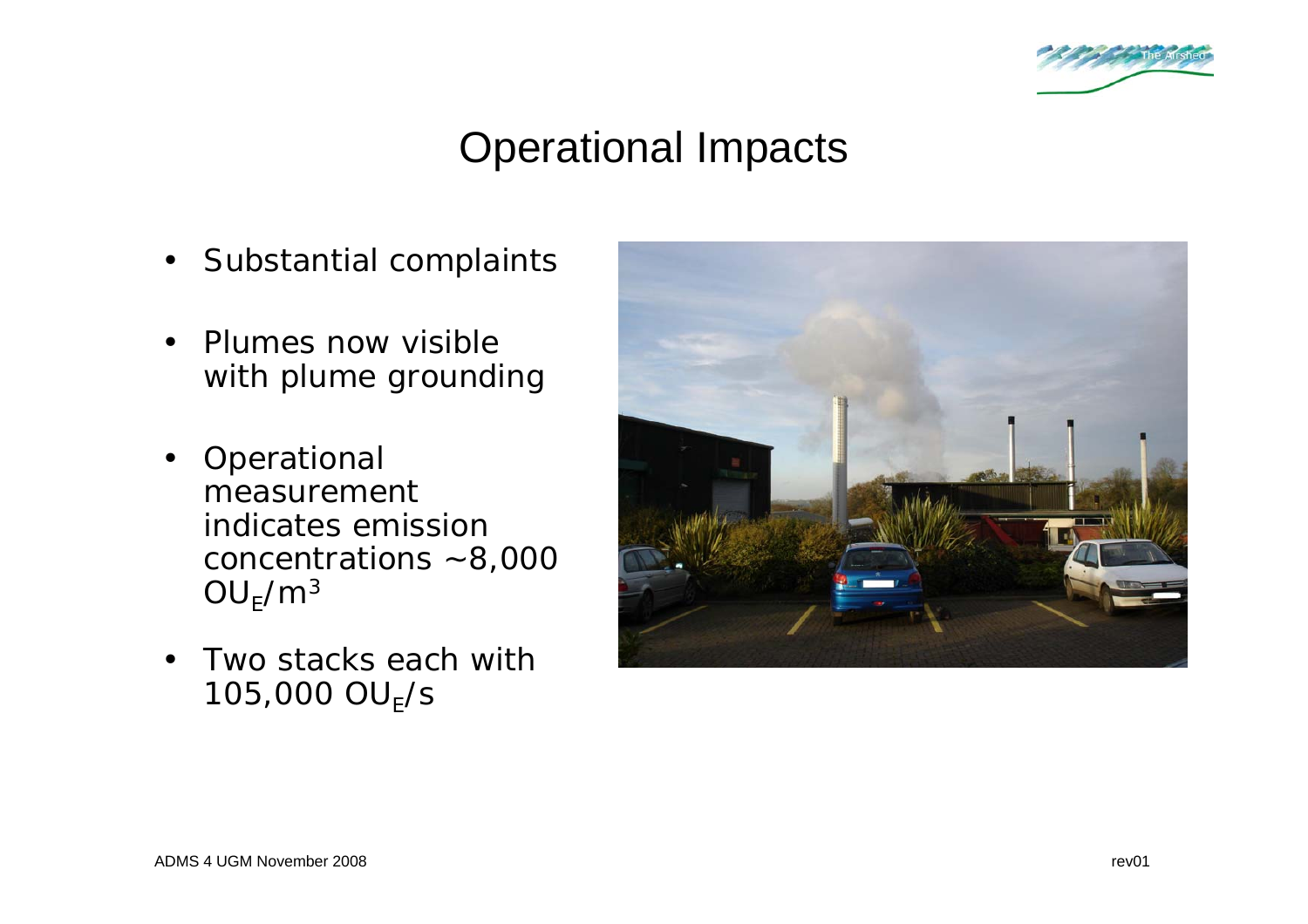

### Revised assessment using ADMS 3.3

- Revised modelling with ADMS 3.3 using measured data
- Model includes for terrain and building effects
- Range of stack heights considered
- Planning and visual constraints on stack height
- Minimum 30m stack required to achieve <1.5 OU<sub>E</sub>/m<sup>3</sup> 98<sup>%ile</sup>



30m stack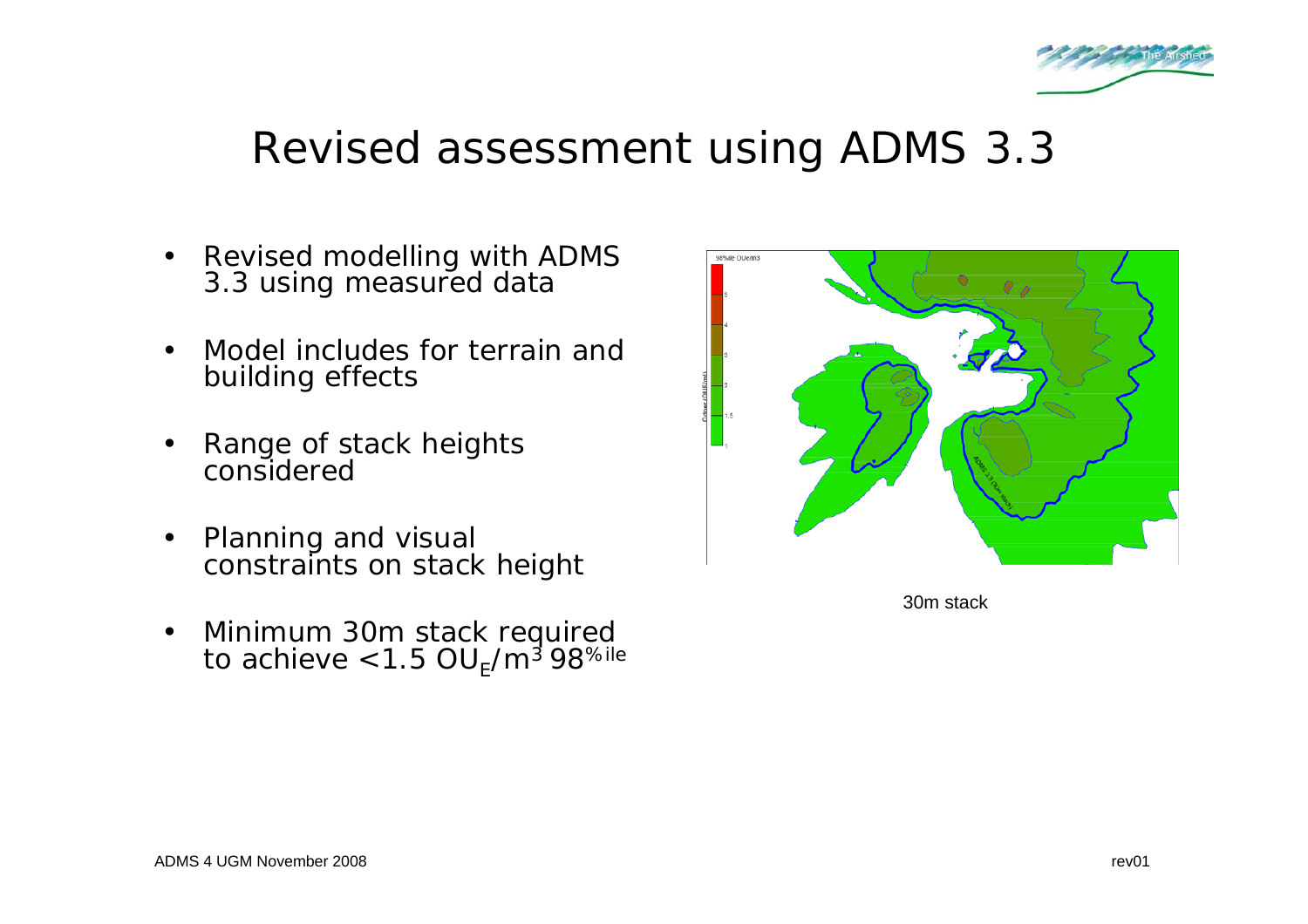

## Operational Impacts

- Stack heights increased to 30m
- partial entrainment on the leeward side of the building.
- Visible plume grounding remains issue
- Complaints unresolved
- Apparent discrepancy between observed and predicted plume behaviour
- CFD model used to consider problem

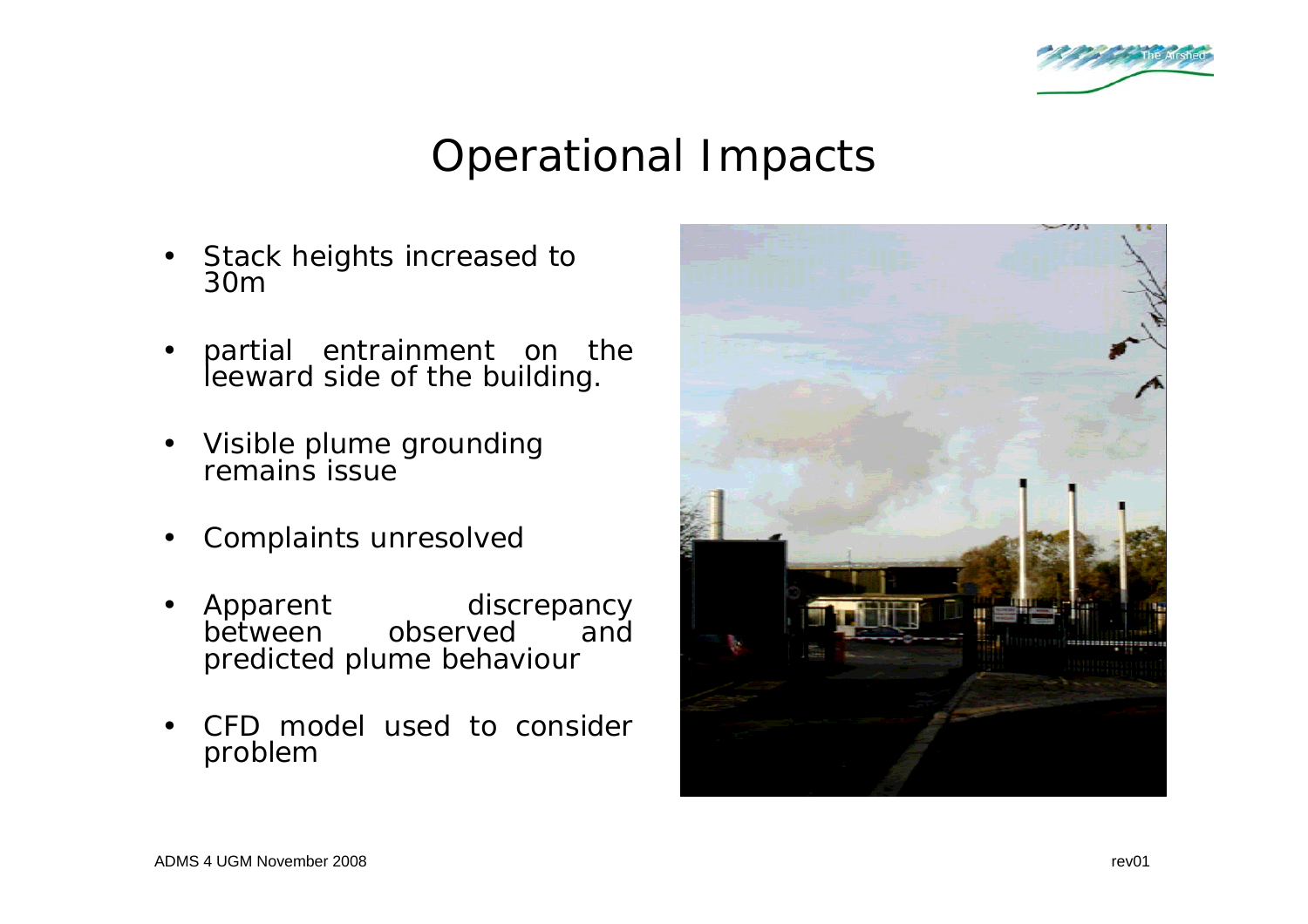

### CFX

- Limited range of conditions considered
- Model provides better agreement with plume observations (than ADMS3)
- Predicts 6  $OU_F/m^3$  at receptor south of works
- Much higher results for receptor to north 20  $OU_F/m^3$

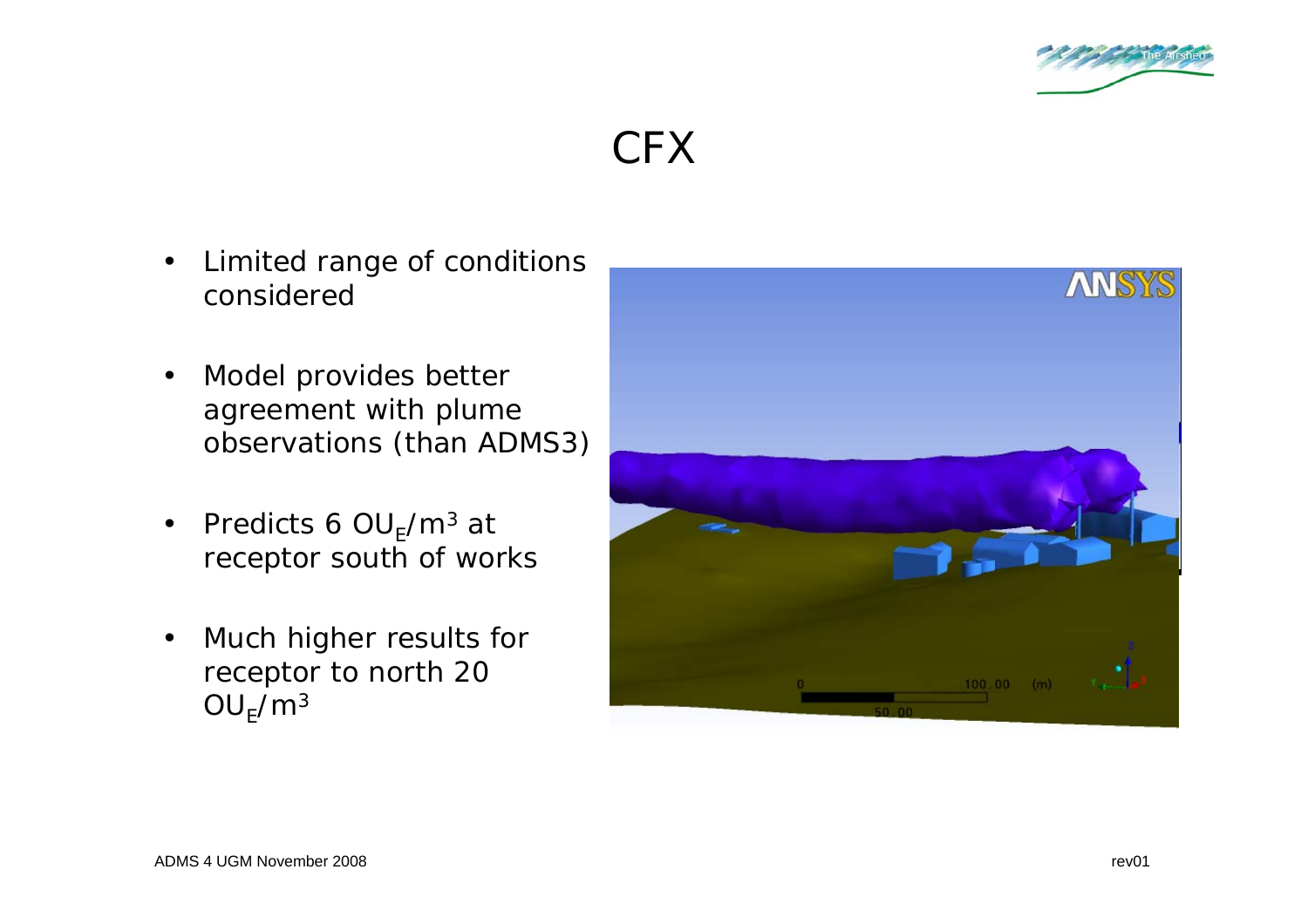

#### **CFX**

• Indicates stack height of 50m required to eliminate plume grounding



1.5  $OU_E/m^3$  isopleth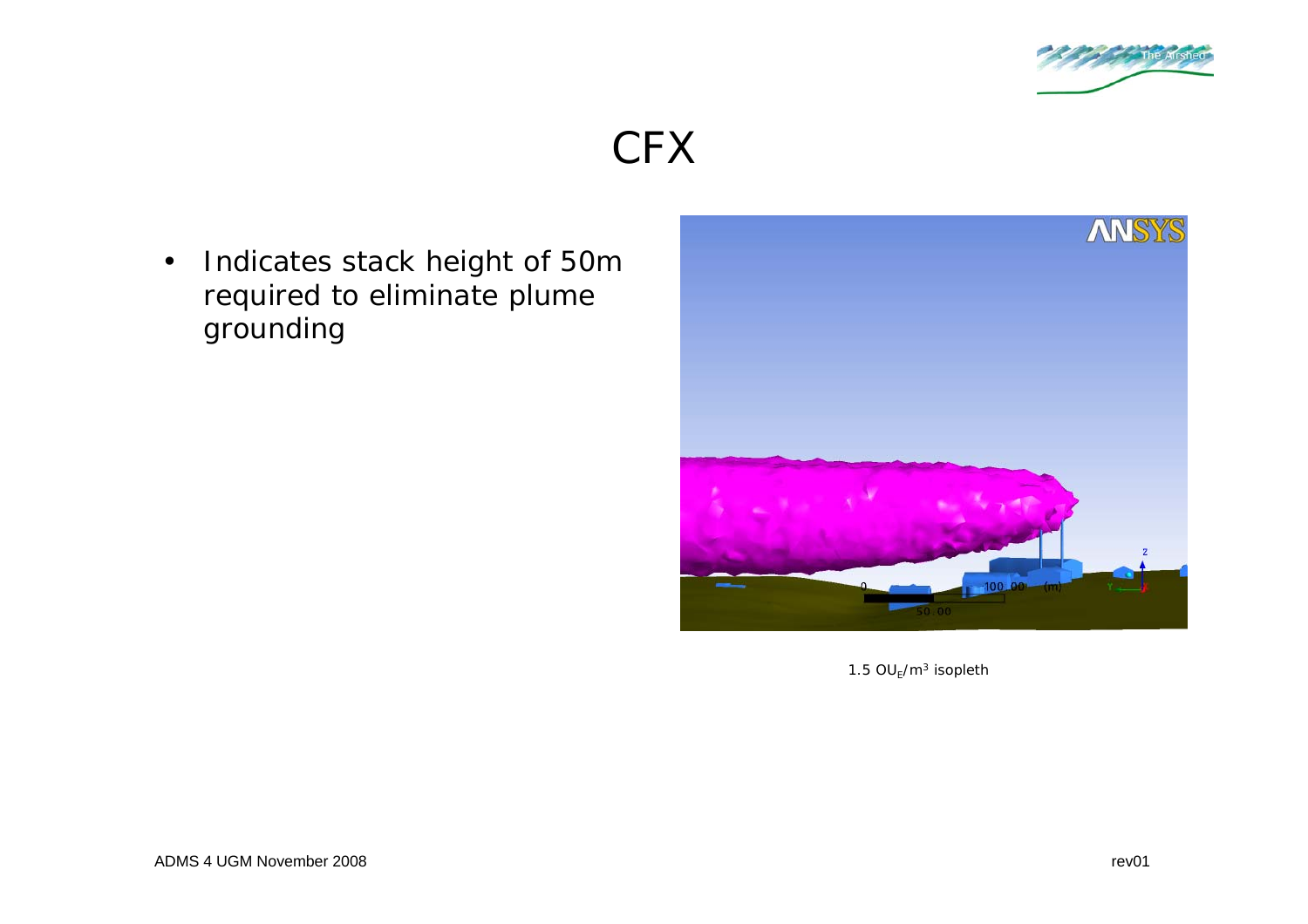

## ADMS 4

• Significant change in predicted dispersion – at least for receptors south of works

| <b>Stack Height</b><br>(m) | <b>ADMS 3</b> | <b>ADMS 4</b> |
|----------------------------|---------------|---------------|
| 15                         | 5             | 11            |
| 30                         |               | 5             |

worst case OU<sub>E</sub>/m<sup>3</sup> 98<sup>%ile</sup>



30m stack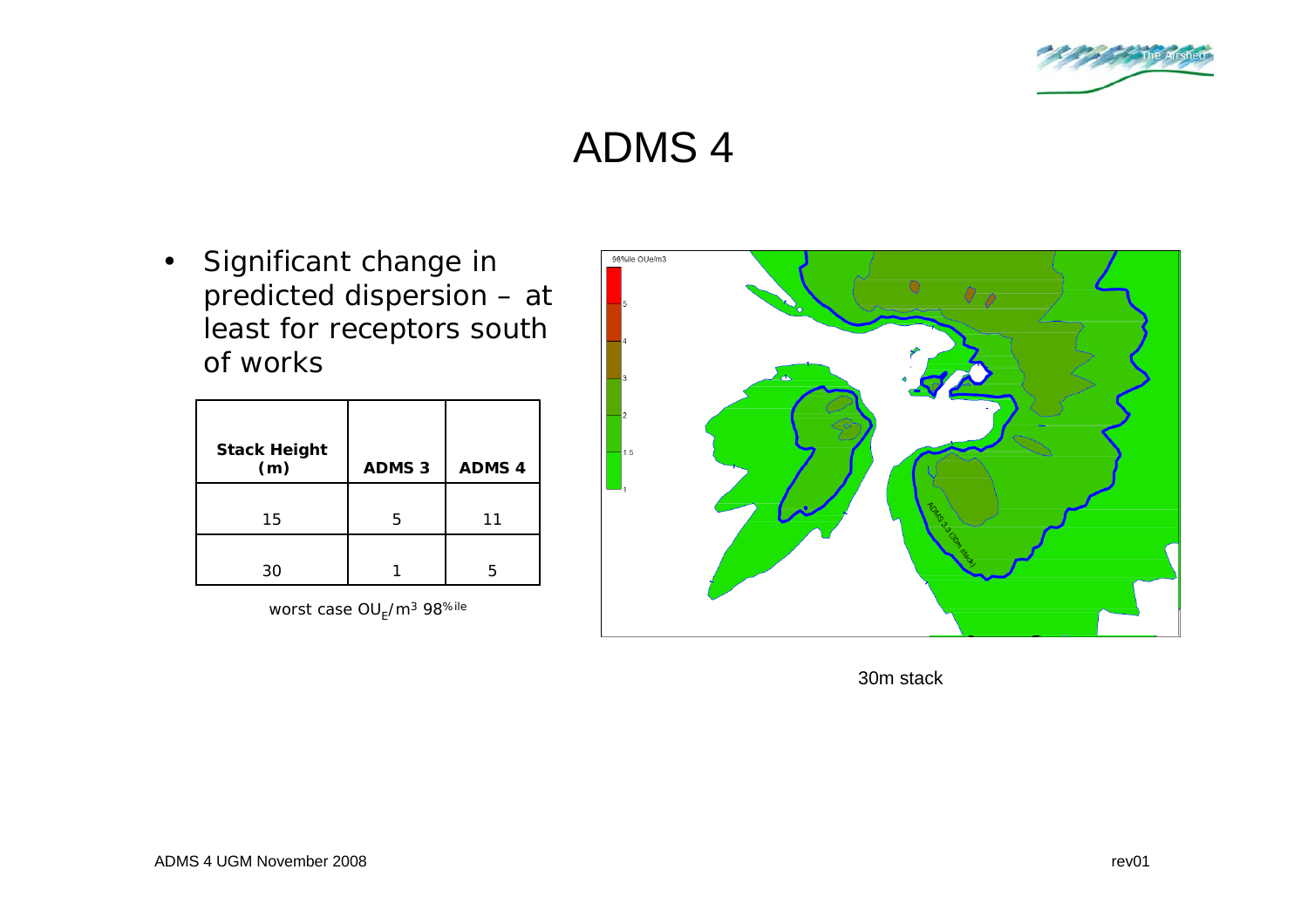

## Model Comparison

- ADMS results give good agreement with CFX at receptors to south
- Significant difference between ADMS4 and CFX for receptors to north
- AERMOD appears to significantly under-predict

| <b>Model</b>  | R <sub>1</sub><br>(south) | R <sub>2</sub><br>(north) |
|---------------|---------------------------|---------------------------|
| <b>AERMOD</b> | < 1                       | < 1                       |
| <b>CFX</b>    | 6                         | 20                        |
| ADMS 4        | 5                         | 3                         |

 $OU_F/m^3$